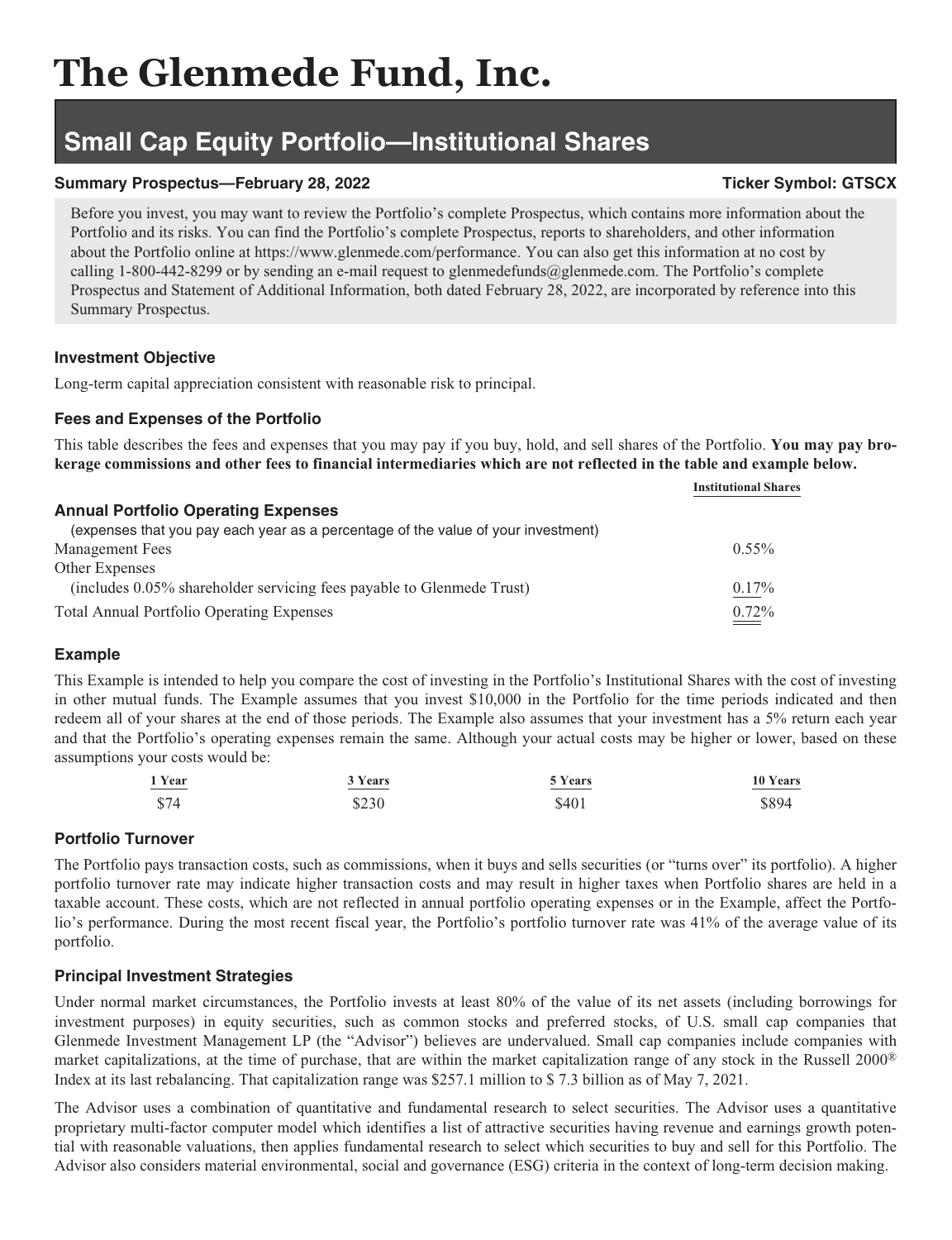#### **Summary Prospectus—February 28, 2022 Ticker Symbol: GTSCX**

#### **Principal Investment Risks**

All investments carry a certain amount of risk and the Portfolio cannot guarantee that it will achieve its investment objective. In addition, the strategies that the Advisor uses may fail to produce the intended result. Each risk summarized below is considered a "principal risk" of investing in the Portfolio, regardless of the order in which it appears. Different risks may be more significant at different times depending on market conditions and other factors. An investment in the Portfolio is not a bank deposit and is not insured or guaranteed by the Federal Deposit Insurance Corporation or any other government agency. Therefore, you could lose money by investing in the Portfolio.

The Portfolio may be appropriate for you if you are investing for goals several years away and are comfortable with stock market risks. The Portfolio would **not** be appropriate for you if you are investing for short-term goals, or are mainly seeking current income.

**Market Risk:** Stocks may decline over short or even extended periods of time. Equity markets tend to be cyclical: there are times when stock prices generally increase, and other times when they generally decrease. In addition, the Portfolio is subject to the additional risk that the particular types of stocks held by the Portfolio will underperform other types of securities. Market risks, including political, regulatory, market, economic and social developments, and developments that impact specific economic sectors, industries or segments of the market, can affect the value of the Portfolio's investments. Natural disasters, public health emergencies (including pandemics and epidemics), terrorism and other global unforeseeable events may lead to instability in world economies and markets, may lead to market volatility, and may have adverse long-term effects. The Portfolio cannot predict the effects of such unforeseeable events in the future on the economy, the markets or the Portfolio's investments. For example, the novel strain of coronavirus ("COVID-19") outbreak has resulted in serious economic disruptions globally. The impact of this outbreak has negatively affected the worldwide economy, as well as the economies of individual countries, the financial health of individual companies and the market in general in significant and unforeseen ways. Although vaccines for COVID-19 are becoming more widely available, the duration of the COVID-19 outbreak and its full impact is currently unknown, and it may exacerbate other risks that apply to the Portfolio.

**Value Style Risk:** Although the Portfolio invests in stocks the Advisor believes to be undervalued, there is no guarantee that the prices of these stocks will not move even lower. In addition, the value investment style can shift into and out of favor with investors, depending on market and economic conditions. As a result, the Portfolio may at times outperform or underperform other funds that invest more broadly or employ a different investment style.

**Small Cap Risk:** The Portfolio is subject to the risk that the stocks of smaller and newer issuers can be more volatile and more speculative than the stocks of larger issuers. Smaller companies tend to have limited resources, product lines and market share. As a result, their share prices tend to fluctuate more than those of larger companies. Their shares may also trade less frequently and in limited volume, making them potentially less liquid. The price of small company stocks might fall regardless of trends in the broader market.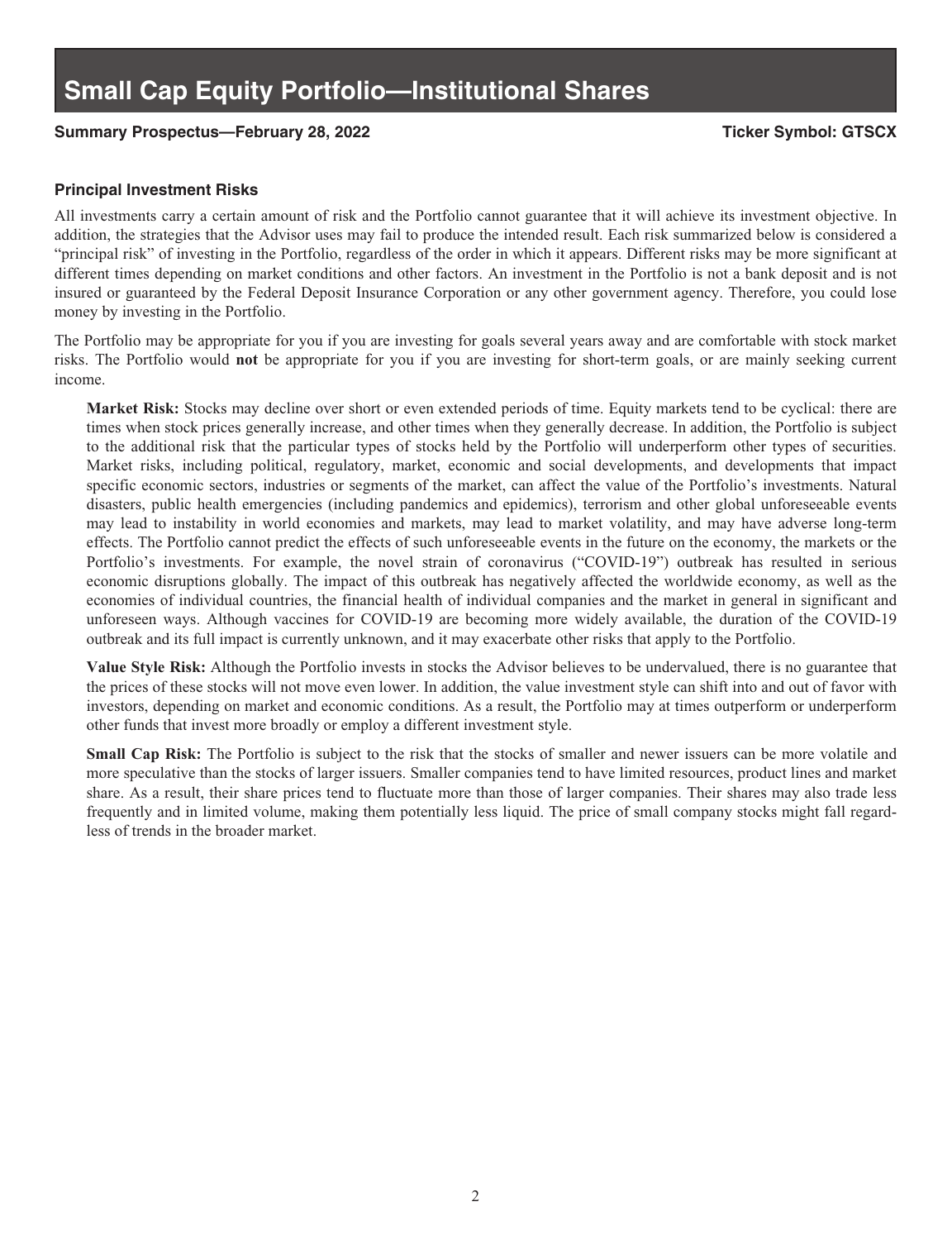#### **Summary Prospectus—February 28, 2022 Ticker Symbol: GTSCX**

#### **Performance Information**

The bar chart and table below provide some indication of the risks of investing in the Portfolio. The bar chart shows how the performance of the Portfolio's Institutional Shares has varied from year to year. The table shows how the average annual total returns for one, five and ten years of the Portfolio's Institutional Shares compare to those of selected market indices. The Portfolio's past performance, before and after-taxes, does not necessarily indicate how it will perform in the future. Updated performance information is available by visiting www.glenmedeim.com or by calling 1-800-442-8299.



During the periods shown in the bar chart, the highest quarterly return was 31.57% (for the quarter ended December 31, 2020) and the lowest quarterly return was -35.22% (for the quarter ended March 31, 2020).

After-tax returns for the Portfolio are calculated using the historical highest individual Federal marginal income tax rates, and do not reflect the impact of state and local taxes. Actual after-tax returns depend on the investor's tax situation and may differ from those shown. After-tax returns are not relevant to investors who hold their Portfolio shares through tax-deferred arrangements such as 401(k) plans or individual retirement accounts ("IRAs").

#### **Average Annual Total Returns** (for the periods ended December 31, 2021)

|                                                                                                        | Past 1<br>Year | Past 5<br>Years | Past 10<br>Years |
|--------------------------------------------------------------------------------------------------------|----------------|-----------------|------------------|
| Return Before Taxes                                                                                    | 29.10%         | 12.17%          | 13.85%           |
| Return After Taxes on Distributions                                                                    | 27.79%         | 10.54%          | 12.64%           |
| Return After Taxes on Distributions and Sale of Fund Shares                                            | $18.10\%$      | 9.23%           | 11.25%           |
| Russell 2000 <sup>®</sup> Index (reflects no deduction for fees, expenses or taxes)                    | 14.82%         | 12.02%          | 13.23%           |
| Russell 2000 <sup>®</sup> Value Index (reflects no deduction for fees, expenses or taxes) <sup>1</sup> | 28.27%         | $9.07\%$        | 12.03%           |
| S&P 500 <sup>®</sup> Index (reflects no deduction for fees, expenses or taxes) <sup>2</sup>            | 28.71%         | 18.47%          | 16.55%           |
| Morningstar Small Blend Average <sup>3</sup>                                                           | 24.19%         | 10.68%          | 12.06%           |

<sup>1</sup> The Russell 2000<sup>®</sup> Value Index is provided so that investors may compare the performance of the Portfolio to another well-known index for small cap stocks.

<sup>2</sup> The S&P 500<sup>®</sup> Index is provided so that investors may compare the performance of the Portfolio with the performance of a well-known index of leading U.S. companies.

<sup>3</sup> The Morningstar Small Blend Average is provided so that investors may compare the performance of the Portfolio with the performance of a peer group of funds that Morningstar, Inc. considers similar to the Portfolio.